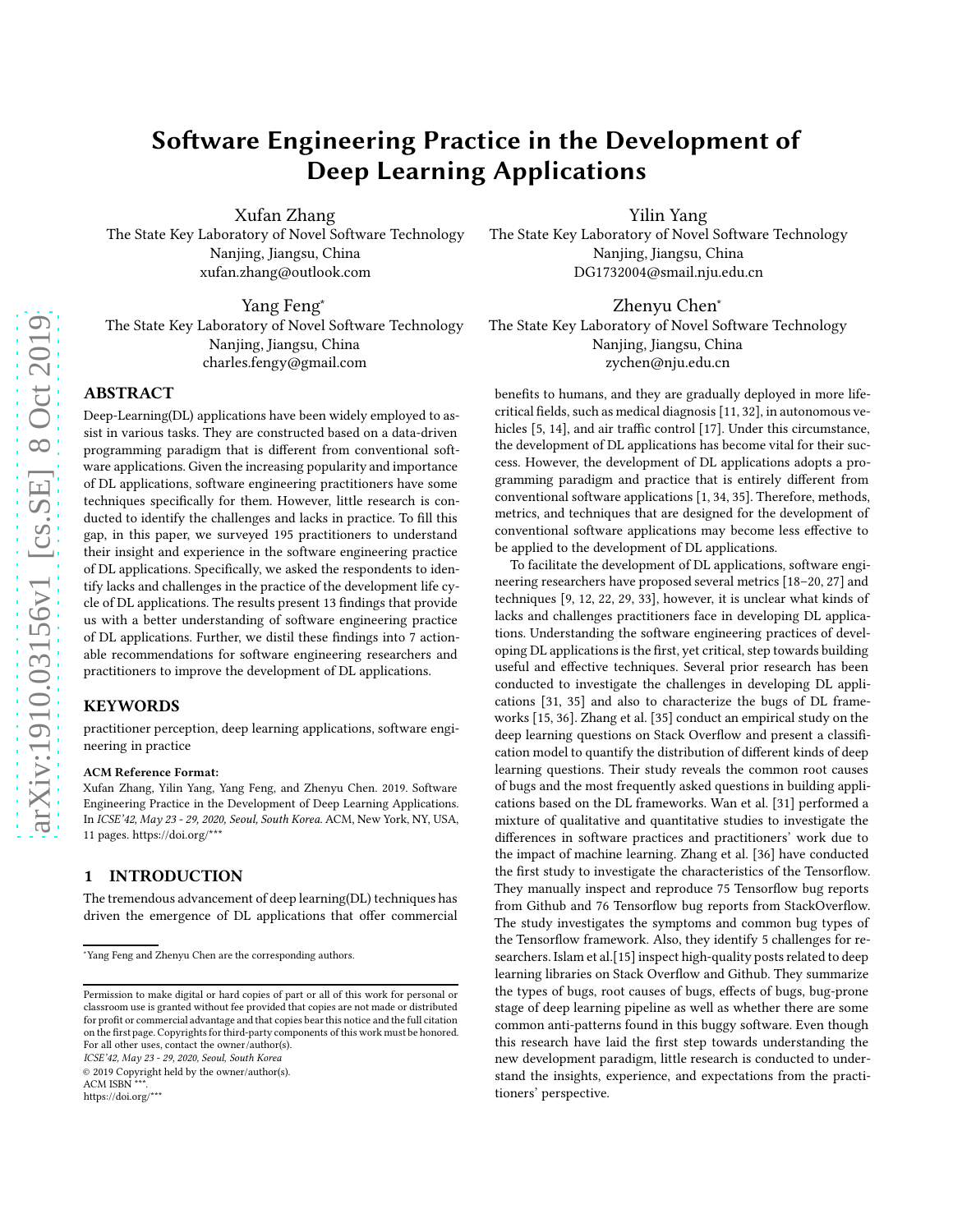In this study, we complement existing empirical studies by conducting a comprehensive survey with 195 industrial practitioners to understand the characteristics of each phase of the DL application development. We first conduct a literature review to understand the current software engineering studies on the DL application development. And then, we conduct interviews with eight developers from Baidu, Alibaba, and Huawei. Based on the literature review and interviews, we summarize the scope and focuses on a questionnaire. Finally, we distributed this questionnaire to practitioners from various companies with different backgrounds to provide feedback and opinions. We received a total of 221 responses, 195 of them are valid. Specifically, we also invited respondents to provide their rationale for the two hottest topics, i.e., testing and debugging. These findings and feedback provide us with a comprehensive understanding of the vision and challenges of the DL application development.

The main contributions of our work are as follows:

- We conduct a comprehensive survey with 195 practitioners to investigate the software engineering practice of developing DL applications.
- We summarize the results of this survey into 13 findings, which present the insight, experience, and expectations of practitioners. Also, these findings reveal the impacts and challenges in all phases of the DL application development life cycle.
- We distill these findings into 7 actionable recommendations for software engineering researchers. These recommendations can give researchers insight into designing various techniques for improving the development of DL applications.

## 2 METHODOLOGY

Our study consists of three parts: 1. a literature review is conducted to identify current software engineering research topics on the development of deep learning applications; 2. eight interviews with practitioners from Baidu, Alibaba, and Huawei are conducted to obtain insights into practitioner views to help us formulate a set of hypotheses; 3. a questionnaire summarized from the previous two steps is distributed to 822 practitioners with different backgrounds.

### 2.1 Literature Review

To understand the state-of-the-arts on the development of DL applications, we conducted a literature review. We first pick up 10 software engineering conferences, including ICSE, FSE, ASE, IC-SME, MSR, SANER, ESEM, ICPC, ISSTA, ICST, and 7 journals, including TOSEM, TSE, EMSE, ASE, JSS, IST, to collect relevant papers. We search the keywords "machine learning", "deep learning" and "deep neural network" in the paper title and abstract. Note that goal of this study is to identify challenges or problems in developing DL applications but not applying DL techniques to address software engineering problems. To ensure the paper's topic fits our goal, the first three authors read the abstract of each search result in the process.

Finally, we obtained 16 papers, and summarize them as follows.

Requirement Analysis: There is only one paper to discuss the requirement analysis in developing deep learning applications. Belan et al. [\[4](#page-9-18)] analyzed the related work from software engineering and AI fields that deal with requirements suitable for specifying a machine learning-based software solution. This work contributes to agent-based software engineering, goal-oriented requirements engineering, and practices for product development in companies.

Testing & Debugging: To improve the quality of intelligent applications, researchers have cast substantial efforts on proposing specific testing and debugging techniques [\[12,](#page-9-12) [19](#page-9-19), [20,](#page-9-9) [22](#page-9-13), [28,](#page-9-20) [30](#page-9-21), [33](#page-9-15), [37\]](#page-10-2). Pei et al.[\[22\]](#page-9-13) designed, implemented and evaluated DeepXplore, the first white-box framework for system testing of real DL systems. They introduce neuron coverage to systematically measure portions of the DL system that are run by the test input and leverage multiple DL systems with similar functionality to crossreference gods to avoid manual inspection. Tian et al.[\[30\]](#page-9-21) designed and developed DeepTest, a system testing tool for automatically detecting the wrong behavior of DNN-driven vehicles that can cause fatal collisions. Ma et al.[\[19\]](#page-9-19) proposed DeepGauge, a set of multigranularity testing standards for DL systems designed to portray test platforms in many ways. Their in-depth evaluation of test standards was demonstrated in two well-known data sets, five DL systems, and four state-of-the-art countermeasures against DL. Sun et al.[\[28\]](#page-9-20) first introduced an analytical test method for deep neural networks (DNN). Ma et al. [\[20\]](#page-9-9) presented a mutation testing framework for DNNs aiming at evaluating the quality of datasets. Guo et al.[\[12\]](#page-9-12) proposed DLFuzz, the first differential fuzzy testing framework to guide the DL system to expose incorrect behavior. DLFuzz continually changes the input to maximize neuronal coverage and prediction differences between raw input and mutated input, without the need to manually mark work or cross-reference oracles of other DL systems with the same functionality. Xie et al. [\[33\]](#page-9-15) presented an automated fuzz testing framework, namely DeepHunter, for hunting potential defects of general-purpose DNNs. DeepHunter is designed based on metamorphic testing. It generates new semantically preserved tests, and leverages multiple plugable coverage criteria as feedback to guide the test generation from different perspectives.

Empirical studies on characterizing the development of DL applications: Zhang[\[36\]](#page-10-1) et al. researched the program bug of Tensorflow. They filtered the collected information from GitHub and StackOverflow, manually obtained more than 100 fine samples. Through analysis, they summarized three symptoms of symptoms (Symptoms) and six root causes. Wan et al. [\[31\]](#page-9-16) studied the features and impacts of machine learning to bring into software development. They compare various aspects of software engineering (e.g., requirements, design, testing, and process) and work characteristics (e.g., skill variety, problem-solving and task identity) in both the ML systems and conventional software systems. Guo[\[13\]](#page-9-22) conducted a study on how various mainstream DL frameworks and platforms influence both DL software development and deployment in practice. Islam[\[15](#page-9-17)] studied 2716 high-quality posts from Stack Overflow and 500 bug fix commits from Github about five popular deep learning libraries to understand the types of bugs, root causes of bugs, impacts of bugs, bug-prone stage of deep learning pipeline as well as whether there are some common anti-patterns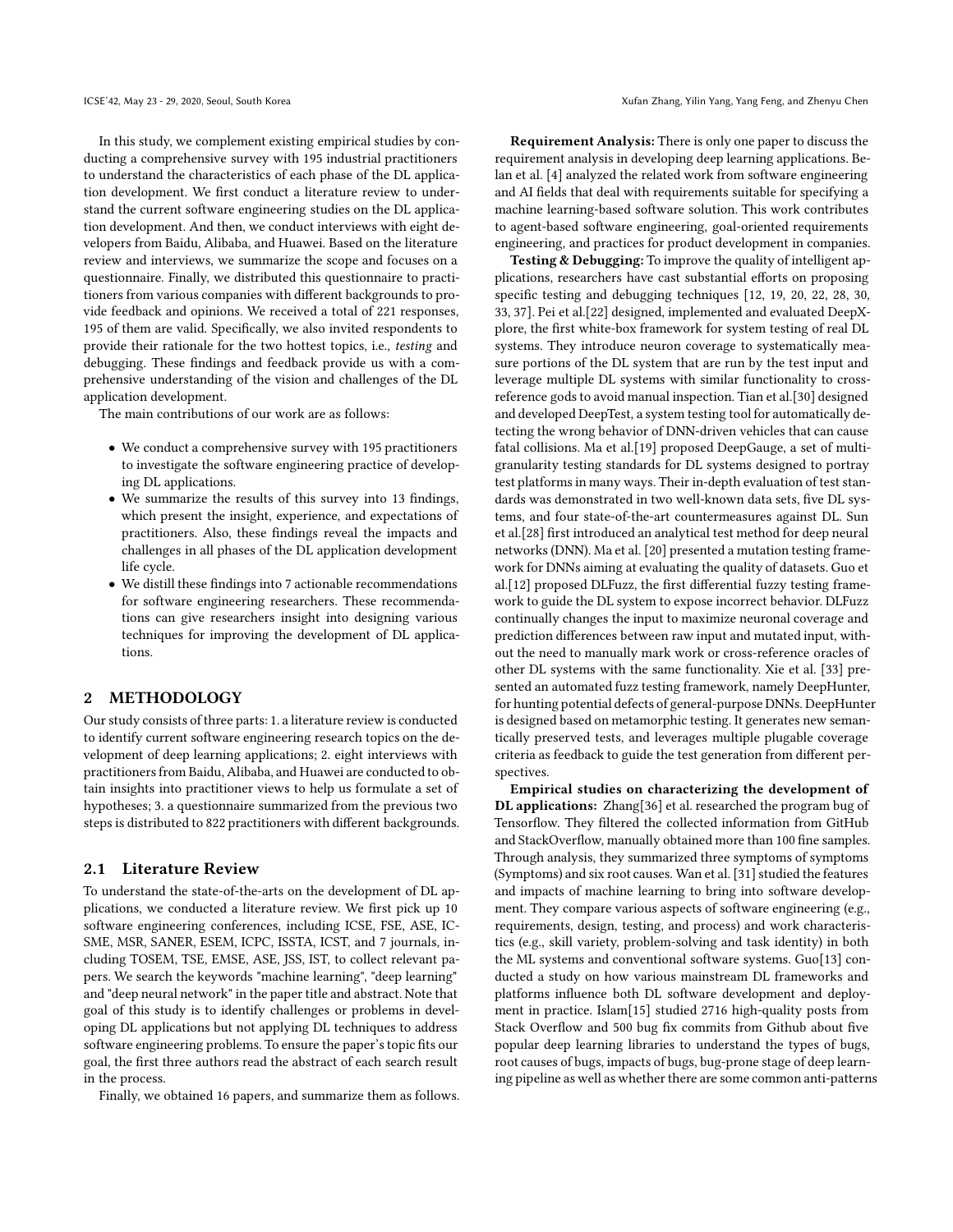found in this buggy software. Najafabadi[\[21](#page-9-23)] investigates some aspects of deep learning research that need further exploration to incorporate specific challenges introduced by big data analytics, including data of various formats and features. Fu et al. [\[10\]](#page-9-24) conducted a case study shows that applying a very simple optimizer, called differential evolution, to the fine-tune SVM can achieve similar results with much less time cost. This study casts doubts on the necessity of applying deep learning techniques in practice. Amershi et al. [\[1\]](#page-9-5) report their experience on developing AI-based systems in Microsoft. Their work identified three aspects of the AI domain that make it fundamentally different from prior software application.

Unfortunately, except for the empirical study papers, we did not find any papers present novel techniques and methods specifically for the software engineering phases of design, implementation, deployment, and maintenance.

## 2.2 Interviews

To get deeper insights into designing the questionnaire, we conducted eight interviews with engineers from our industry partner companies, i.e., Baidu, Alibaba, and Huawei. Because these companies have invested many resources in developing DL applications, DL frameworks, and related infrastructures, their engineers have sufficient experience and insights on our research topic. Note that the goal of this study is to investigate the lacks and challenges in each phase of developing DL applications, thus, the interviewees consist of one project manager, one product designer, two testers, three developers, and one project maintainers. We visited his/her company and conducted the interview face-to-face.

During each interview, we kept to the following process: First, we explained to the interviewee the motivation of conducting the interview. And then we ask the interviewee to describe his/her job responsibility and discuss the challenges and lacks in building the DL application. After that, we discussed the related research topics identified in the literature review with the interviewee. We let the interviewee talk most of the time. The whole interview lasts about 60 to 90 mins. We followed the methodology presented in [\[2,](#page-9-25) [25\]](#page-9-26) to decide when to stop interviewing, i.e. stopping interviews when the saturation of the themes is reached.

After we have finished the interview, each of the first three authors separately summarizes the lacks, challenges, and expectations mentioned in the interview. And then the three discuss each point to form a summary. Note that any discrepancy is discussed until a consensus is reached. Finally, we send the summary back to the interviewee to confirm its correctness.

# 2.3 Questionnaire Design

Based on the literature review and interviews, we obtained a preliminary understanding of the lacks and challenges for the software engineering practice in the development of DL applications. For each phase of developing DL applications, we summarized focuses of software researchers and our interviewees into Table [1.](#page-3-0) In Table [1,](#page-3-0) the column Derived from denotes the source of this foci come from, and the |Questions| denotes the number of questions designed for this foci. In total, we design 18 multiple choices questions based on these focuses.

# 3 RESULTS AND FINDINGS

### 3.1 Demographics

We include a number of demographic questions in the questionnaire. The demographic questions are designed to understand the background and experience of respondents.

Among all the respondents, 30 of them are junior practitioners with less than one-year work experience, 41 of them work in software engineering for 1-3 years, and 124 of them are experienced practitioners with more than 3 years of work experience. Since experienced respondents are more likely to be practitioners of best practices in their corresponding field, intuitively our survey results of these practitioners reflect industry practices.

Meanwhile, we investigate the job roles of our respondents. We have respondents who work as requirement engineers, software architects, software developers, software testers, and software operations engineers. These practitioners perform tasks related to DL app development in phase of the software development life cycle corresponding to their job role. Thus they can provide us real feedback from the industry.

We design a general question to figure out the primary influence brought by DL. Difficulties in software engineering practices cause an increase in labor work. 8 primary tasks performed in software engineering are on the list. Respondents were expected to choose the tasks where more labor work is required according to their own work experience. To figure out which tasks pain points and difficulties exist, we divide respondents into groups according to their roles in software practice. The result is shown is Table [2.](#page-3-1)

In summary, requirement analysis, integration and acceptance testing, and problem definition are more likely to be labor-consuming. We detail the summarization results for the designed questions regarding each phase in the software development life cycle. We further present the findings and provide answers to the research questions in the previous section.

# 3.2 Requirement analysis

Software engineers are expected to transform problems into reasoning logic reflected by the software system during requirement analysis. However, it is well-recognized by respondents that requirement analysis is more difficult in DL applications.

While applications are considered to be more intelligent, fewer business rules are pre-defined. Applications are expected to learn these rules from the given data. In consequence, the reasoning logic is hidden behind, which makes it hard to be clarified by requirement engineers. To make the case worse, the DNN does not take raw data as inputs, data needs to be prepared to form feature vectors. However, despite the fact that the performance of the model depends highly on these feature vectors, what is learned by the DNN model is hard to interpret. As a result, it is more difficult for requirement engineers to transfer the problem definition into specifications.

Finding 1: It is a challenging task to identify features over a large amount of data and verify its rationality in the requirement analysis phase.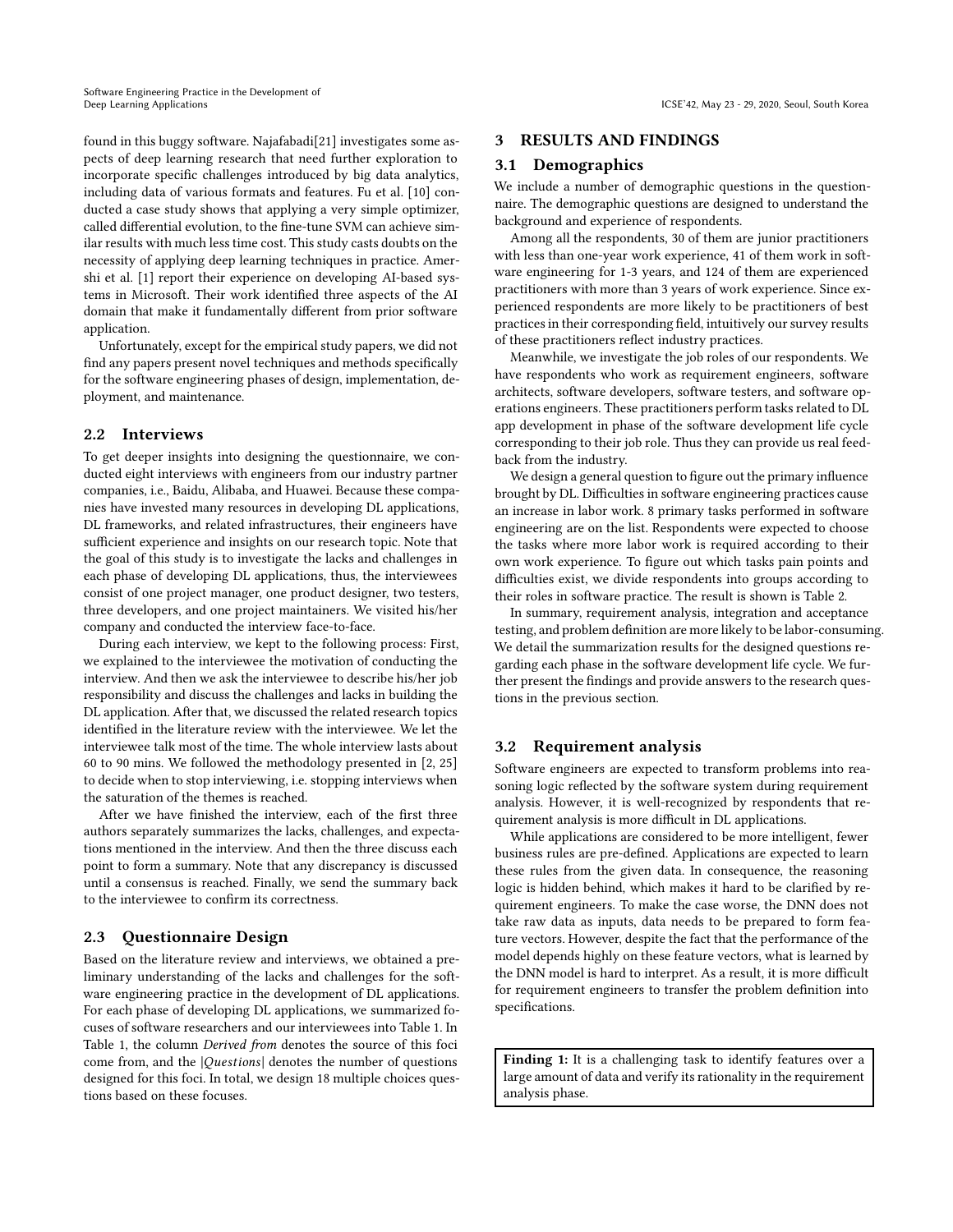<span id="page-3-0"></span>

| <b>Phase</b>                   | <b>Focuses</b>                                                         | Question | Derived from        |
|--------------------------------|------------------------------------------------------------------------|----------|---------------------|
| <b>Resource Management</b>     | What are the motivations of redesigning and retraining the DNN models? |          | $[10]$ , Interviews |
| <b>Requirement Analysis</b>    | What are the motivations of employing DL techniques?                   | 2        | $[4]$ ; Interviews  |
| Design                         | What are the challenges in the design of DL apps?                      |          | [1, 13, 35]         |
|                                | How to implement the DNN models?                                       |          | [34, 35]            |
| Implementation                 | How to mitigate problems in the data-driven programming paradigm?      |          | [31, 35]            |
|                                | What are the primary training/testing data sources?                    |          | Interviews          |
|                                | What are the testing $&$ debugging methods ?                           |          | [9, 12, 22, 29, 33] |
| <b>Testing &amp; Debugging</b> | What the metrics are used to guide the testing process?                |          | $[18-20, 27]$       |
| Deployment                     | How to reduce the size of DNN models?                                  |          | Interviews          |
| Maintenance                    | What are the motivations of redesigning and retraining the DNN models? |          | Interviews          |

### Table 1: The focuses for each phase in the Questionnaire

Table 2: Statistics on extra labor work required for tasks

<span id="page-3-1"></span>

|                                        | Problem<br>definition | Feasibility<br>study | Requirement<br>analysis | Summary<br>design | <b>Detailed</b><br>design | Implementation<br>& unit test | Test (integra-<br>tion/acceptance) | Software<br>maintenance |
|----------------------------------------|-----------------------|----------------------|-------------------------|-------------------|---------------------------|-------------------------------|------------------------------------|-------------------------|
| Requirement<br>engineer                | 42.86%                | 14.29%               | 35.71%                  | 35.71%            | 21.43%                    | $0.00\%$                      | 7.14%                              | 7.14%                   |
| Software architect                     | 64.00%                | 32.00%               | 60.00%                  | 20.00%            | 12.00%                    | 16.00%                        | 16.00%                             | 16.00%                  |
| Developer                              | 23.26%                | 39.53%               | 48.84%                  | 11.63%            | 27.91%                    | 18.60%                        | 16.28%                             | 13.95%                  |
| <b>Tester</b>                          | 25.00%                | 25.00%               | 35.23%                  | 9.09%             | 20.45%                    | 39.77%                        | 54.55%                             | 13.64%                  |
| Operation $\&$<br>maintenance engineer | 25.00%                | 50.00%               | 25.00%                  | 25.00%            | 50.00%                    | 25.00%                        | 50.00%                             | 25.00%                  |
| $Total_{ava}$                          | 30.61%                | 29.08%               | 40.82%                  | 13.78%            | 20.41%                    | 27.55                         | 36.22%                             | 15.82%                  |

Difficult as it could be, according to our survey, practitioners from various industrial fields claim to provide intelligent services in their applications nowadays. According to the result provided by respondents regarding the question "What are the motivation of employing DL techniques", there are two main motivations for practitioners to leverage this technique, as is shown in Table [3.](#page-3-2)

#### <span id="page-3-2"></span>Table 3: Motivations of employing DL techniques

| <i><b>Option</b></i> | <b>Reasons</b>                                                                                                | Votes(Ratios) |
|----------------------|---------------------------------------------------------------------------------------------------------------|---------------|
| A                    | DL is a promising feature needed to<br>be introduced as soon as possible.                                     | 21.43%        |
| B                    | DL technique has been widely used<br>in this area.                                                            | 14.29%        |
| C                    | Some preliminary research results<br>have been obtained via DL.                                               | 35.71%        |
| D                    | The feature to be implemented lacks<br>the defined rule definition but has<br>a large amount of business data | 28.57%        |

We find that about 14.29% of respondents claimed that "DL technique has been widely used in this area" even though it just becomes a hot topic in recent years. We further filtered out responses submitted by them to check their experience and found that 60.71% of them are experienced practitioners, 17.86% of them have 1-3 years work experience while 21.43% of them have work experience less than one year.

Meanwhile, we count the category of applications they worked on. Shopping(39.29%) is in the first place, where accurate and attractive recommendations are used to broker a deal, indicating that the DL technique performs remarkably in recommender systems.

Finding 2: Shopping is the leading category of applications where DNN models are used. DL techniques are widely adopted and achieves great performance in recommending commodities.

Respondents who claimed that "DL is a promising feature needed to be introduced as soon as possible" are considered to be normal developers attracted by technology. About 21.43% of practitioners are optimistic about DL techniques, which indicates that only about 20% of developers in the market are newly attracted by DL.

Respondents who claimed that "Some preliminary research results have been obtained via DL" were considered to be forerunners of software application development in their corresponding fields as they were more likely to try innovative technologies. Owing to the breakthroughs DNNs achieved in some areas in recent years, about 35.71% of practitioners were willing to explore the possibility and performance of integrating DL into the current application.

Meanwhile, those who claimed that "The feature to be implemented lacks the defined rule definition but has a large amount of business data" were considered to be practitioners in need of machine learning approaches. About 28.57% of practitioners regarded DL as a choice to mine value of business data since it is not easy to identify the relationships behind these data with human efforts.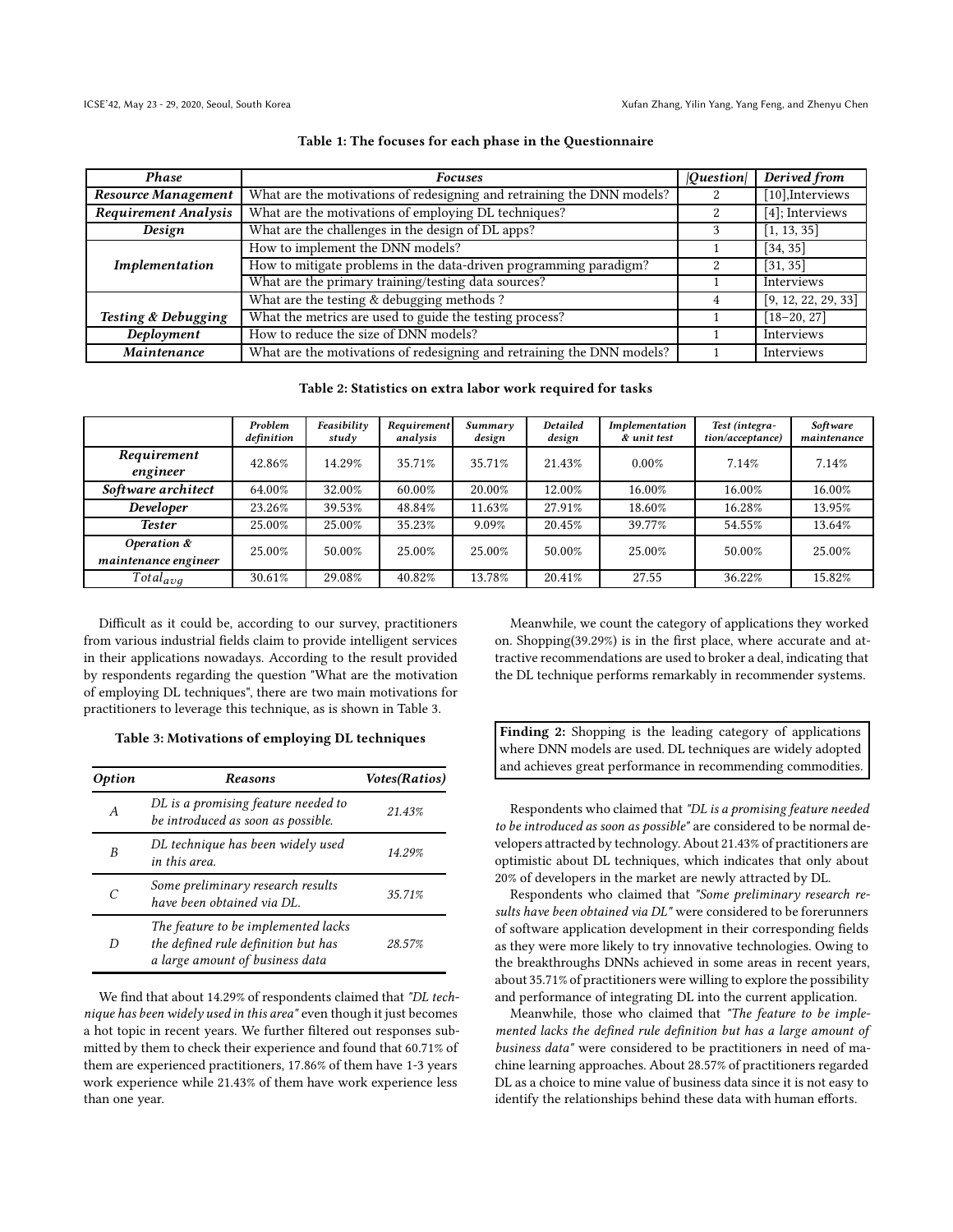# 3.3 System design

System design is the process of designing the elements of a system, including modules and components. Design is prepared from the requirement specifications produced in the first phase. We analyze on challenges in the design of DL applications in Table [4.](#page-4-0)

<span id="page-4-0"></span>Table 4: Challenges in the design of DL applications

| Work experience                                 | $\langle$ 1 year | $1-3$ years | >3 years |
|-------------------------------------------------|------------------|-------------|----------|
| Network model design                            | 43.33%           | 64.29%      | 68.00%   |
| Concurrency processing                          | 46.67%           | 52.38%      | 53.60%   |
| Traffic control                                 | 40.00%           | 28.57%      | 20.80%   |
| No difference with<br>conventional applications | 26.67%           | 26.19%      | 8.80%    |

Compared to practitioners who had less than 3 years of experience, only 8.80% of the experienced practitioners claimed that there is no difference with conventional applications. However, over 26.00% of practitioners with less than 3 years of experience claimed that there is no difference between DL applications and conventional applications. The ratio of people who think there is no difference drops from about 26.00% to 8.80%, indicating that it generally takes about 3 years for practitioners to understand the DL technique. It is well-accepted that differences exist in the designing phase by them.

Finding 3: It takes about 3 years on average for a practitioner to become experienced guy in DL application development.

According to our research, 63.45% of the respondents on average held the opinion that the design of neural networks is a nodus to develop a DL app, even though 68.00% of them had more than 3-year experience in software engineering. More specifically, even with a series of open-source deep learning framework in the community, it is still very difficult to design a neural network which can perfectly fit the problem at hand. To figure out the situation regarding practitioners with different experiences, we further divide the respondents into groups.

Concurrency processing is the second problem practitioners paid attention to developing DL applications. 52.28% of the respondents on average claimed about the concurrency processing problem. Similarly, experienced practitioners showed more concern on this problem since the ratio grows gradually from 46.67% for junior practitioners, to 52.38% for practitioners with 1-3 years of experience, to 53.6% for experienced practitioners. In fact, DNN is not capable of handling requests in parallel, which can add to the time cost in case of a large amount of request simultaneously.

Finding 4: Neural network model design and concurrent processing are problems to be solved in DL application development.

Owing to the fact that DNNs in DL applications are trained over a huge amount of data. The application should be capable of transfer more data when handling requests from application users. About 25.38% of practitioners on average showed their concern on network traffic control. However, it is interesting that the ratio

drops gradually, from 40.00% for practitioners with less than 1-year experience, to 28.57% for practitioners with 1-3 years experience, and finally to 20.80% for practitioners with more than 3-year experience. The result shows that on one hand, experienced practitioners are more capable of solving problems related to network traffic control. On the other hand, there might be a shift of the focus practitioners work on from network traffic control to neural network design and concurrency processing.

Furthermore, we investigate on reasons why it is difficult to design a DNN. The result is shown in Table [5.](#page-4-1)

<span id="page-4-1"></span>

| Table 5: Difficulties in designing deep neural networks |  |  |
|---------------------------------------------------------|--|--|
|---------------------------------------------------------|--|--|

| Work experience  | $\langle$ 1 year | $1-3$ years | $>3$ years | $Total_{avg}$ |
|------------------|------------------|-------------|------------|---------------|
| <b>Structure</b> | 36.67%           | 42.86%      | 61.60%     | 53.81%        |
| Performance      | 50.00%           | 69.05%      | 60.00%     | 60.41%        |
| Environment      | 43.33%           | 54.76%      | 44.80%     | 46.70%        |
| Implementation   | 16.67%           | 33.33%      | 23.20%     | 24.37%        |

About 60.41% of practitioners on average claimed that the performance of the designed DNN model is unclear during the designing phase, indicating that the performance measurement of a DNN model remains a big problem in the designing phase. Meanwhile, 53.81% of practitioners on average claimed that the structural details of the neural network model are not clear. Experienced practitioners are more likely to show their concerns on this problem since 61.60% of them chose it. Thus, how to reveal structurerelated information of DNN is another problem to be solved. Besides, 47.60% of practitioners on average claimed that the application environment is not clear.

Finding 5: Performance measurement, structure design and application environment are three main factors that bring difficulties in designing DNNs.

### 3.4 Implementation

Coding implementation is the main focus for developers. In this phase, code blocks are implemented to work together to solve a problem in the real world.

A wide range of DL frameworks are available for building DNN models. The popularity of each framework among industrial practitioners is shown in Table [6.](#page-5-0) In total, TensorFlow(TF), PyTorch, and Caffe are the top 3 most popular deep learning frameworks. To figure out how practitioners implement the DNN models, according to the survey, 65.99% of DL application practitioners on average use TensorFlow to build their neural network models. 30.96% of them use PyTorch and 18.27% of them use Caffe.

We further analyze the popularity of these DL frameworks among practitioners in groups according to their work experience. For junior practitioners those who have less than 1 year work experience, about 60% of them work with TensorFlow. 20% of them work with PaddlePaddle, a deep learning framework released by Baidu. For practitioners with 1-3 years work experience, 71.43% of them work with TensorFlow, 33.33% of them work with PyTorch, and 26.19% of them work with Caffe. For experienced practitioners with more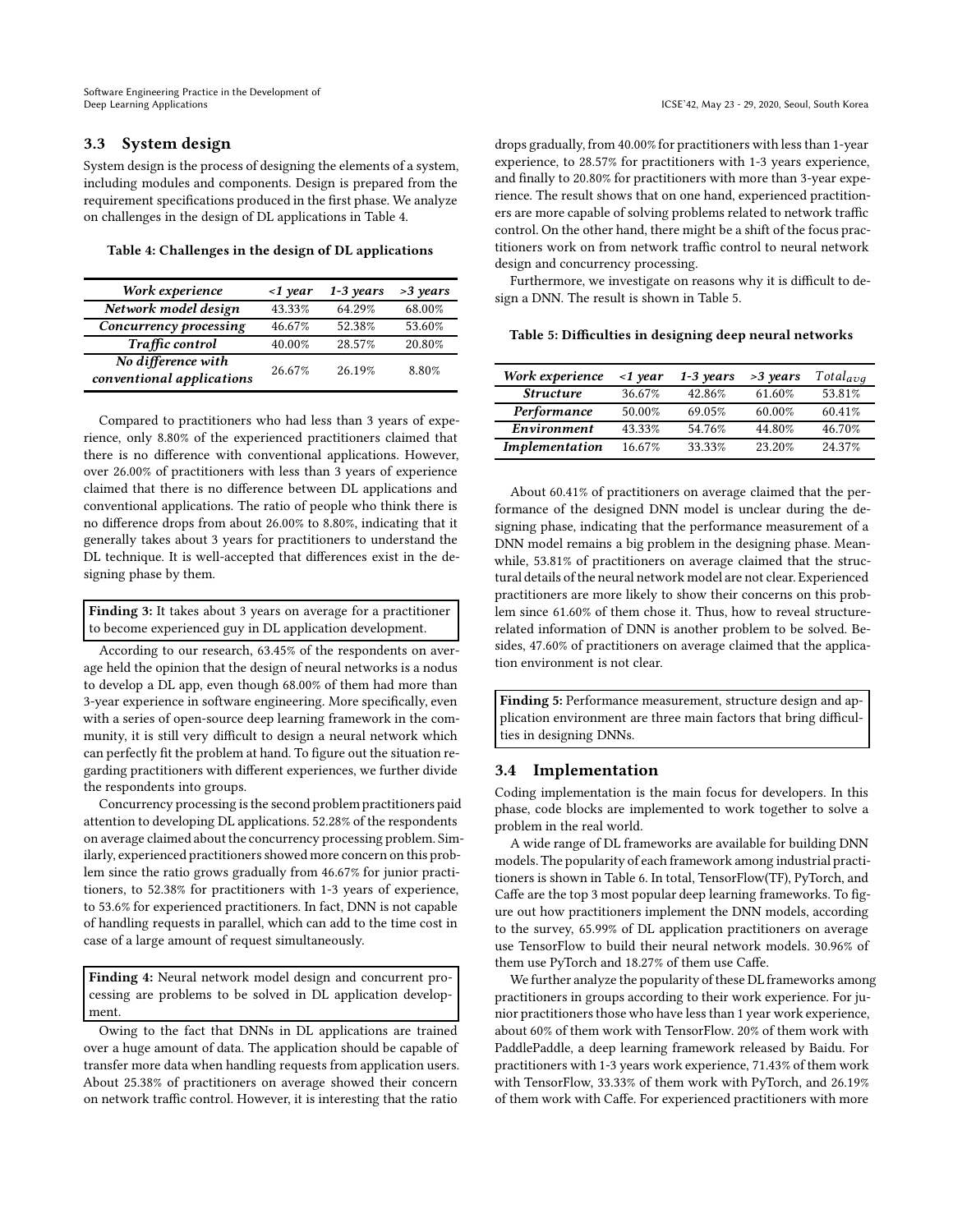<span id="page-5-0"></span>Table 6: DL frameworks used to implement DNN models

| Work experience   | $\langle$ 1 year | $1-3$ years | $>3$ years | <b>Total</b> |
|-------------------|------------------|-------------|------------|--------------|
| <b>TensorFlow</b> | 60.00%           | 71.43%      | 65.60%     | 65.99%       |
| $Ca$ ffe          | 13.33%           | 26.19%      | 16.80%     | 18.27%       |
| PyTorch           | 13.33%           | 33.33%      | 34.40%     | 30.96%       |
| <b>Theano</b>     | 13.33%           | 11.90%      | 10.40%     | 11.17%       |
| PaddlePaddle      | 20.00%           | 14.29%      | 15.20%     | 15.74%       |
| <b>CNTK</b>       | 6.67%            | 14.29%      | 11.20%     | 11.17%       |
| <b>MindSpore</b>  | 6.67%            | 9.52%       | 13.60%     | 11.68%       |

than 3 years experience, 65.60% of them work with TensorFlow, and 34.40% of them work with PyTorch.

Since November, 2015 when the first public version of Tensor-Flow was released, it has won its popularity among practitioners with different work experiences. PyTorch is more popular among experienced practitioners than among practitioners with less experience, indicating that it is not easy for junior practitioners to get familiar with this framework.

Another interesting thing we find is that, although PaddlePaddle(PP) was not in the list of most popular DL frameworks, it takes the second place in popularity among junior practitioners of DL applications. For junior practitioners, detailed documentation and well-formed community can be a determinant in making a choice.

Finding 6: Most practitioners build their DL applications with the help of DL frameworks like TensorFlow and PyTorch.

Most of the frameworks are open-source at the moment. However, MindSpore is a DL framework released by Huawei in August, 2019, which is not open-source yet. Thus those respondents who worked with MindSpore are expected to be practitioners from teams inside the company. We filter out answers from these respondents to find out efforts that are put on other DL frameworks from competitors to implement MindSpore. Table [7](#page-5-1) shows the results.

<span id="page-5-1"></span>Table 7: Frameworks that MindSpore practitioners use

| $T\!F$ | Caffe PyTorch Theano PP |        |               | CNTK |
|--------|-------------------------|--------|---------------|------|
|        | 56.52% 47.83% 39.13%    | 34.78% | 34.78% 43.48% |      |

On average, more than 30% those respondents participant in building applications with DL frameworks released by other companies. More efforts are put for popular DL frameworks, e.g. TensorFlow, Caffe, etc. Another interesting thing we find is that about 43.48% of those respondents work with CNTK, which is a less popular framework. However, it is developed by Microsoft which is definitely a strong competitor in this area.

After some statistical analysis on DL frameworks adopted in the application development, we further investigate on practices done by practitioners. Regarding conventional application development, implementation is an error-prune phase due to misuse of API, spelling error, uncaught exceptions, etc. However, in DL application development, the model is expected to learn from data

without any human efforts after it is implemented. To avoid potential error introduced to the application during the implementation phase by this data-driven characteristic, developers works on methods to improve the correctness of both the application and the model. The result is shown in Table [8.](#page-5-2)

<span id="page-5-2"></span>Table 8: Mitigate problems in the data-driven programming paradigm

| Work experience            | $\langle$ 1 year | $1-3$ years | $>3$ years | <b>Total</b> |
|----------------------------|------------------|-------------|------------|--------------|
| Less DL                    | 13.33%           | 19.05%      | 16.80%     | 16.75%       |
| QC of data                 | 56.67%           | 59.52%      | 69.60%     | 65.48%       |
| Environment<br>consistency | 60.00%           | 50.00%      | 56.80%     | 55.84%       |

On average, more than 65.48% of practitioners try to solve the problem by quality control(QC) of data. According to the result, experienced practitioners pay even more attention to the quality of the data than junior practitioners, indicating that it is effective to reduce errors in DL applications. Though quality control of data is not necessary for developing conventional applications, developers regard it as an essential approach to control the quality of DL applications.

Finding 7: Quality control of data is an effective approach to solve problems brought by the data driven characteristic.

Meanwhile, 55.84% of practitioners on average regard environment consistency as a valid approach to avoid problems introduced by data driven. Keeping the consistency of developing, testing and production environment is indeed a compromise to avoid triggering numerical related issues brought by environment differences. However, practitioners are not offered with better alternatives to solve the problem at the moment.

Finding 8: Many developers try to avoid numerical related problems by keeping development environment, testing environment and production environment the same.

In conventional applications, developers run unit test to ensure the correctness of individual functions. To ensure the correctness of a developed DL model in the implementation phase, practices done by them are shown in Table [9.](#page-5-3)

<span id="page-5-3"></span>Table 9: Approaches to ensure correctness in DL applications

| Work experience  | $\langle$ 1 year | $1-3$ years | $>3$ years | Total  |
|------------------|------------------|-------------|------------|--------|
| <b>Benchmark</b> | 66.67%           | 52.38%      | 70.4%      | 65.99% |
| Multiple models  | 20.00%           | 47.62%      | 51.2%      | 45.69% |
| Code review      | 30.00            | 28.57%      | 31.2%      | 30.46% |
| Unit test        | 30.00%           | 16.67%      | $27.2\%$   | 25.38% |

Unit test still takes part in guarantee the quality of code in the implementation phase. However, to ensure the correctness of a DL application, 65.99% of practitioners on average rely on model evaluation against benchmarks or large self-owned datasets. Meanwhile, 45.69% of practitioners choose to implement multiple models to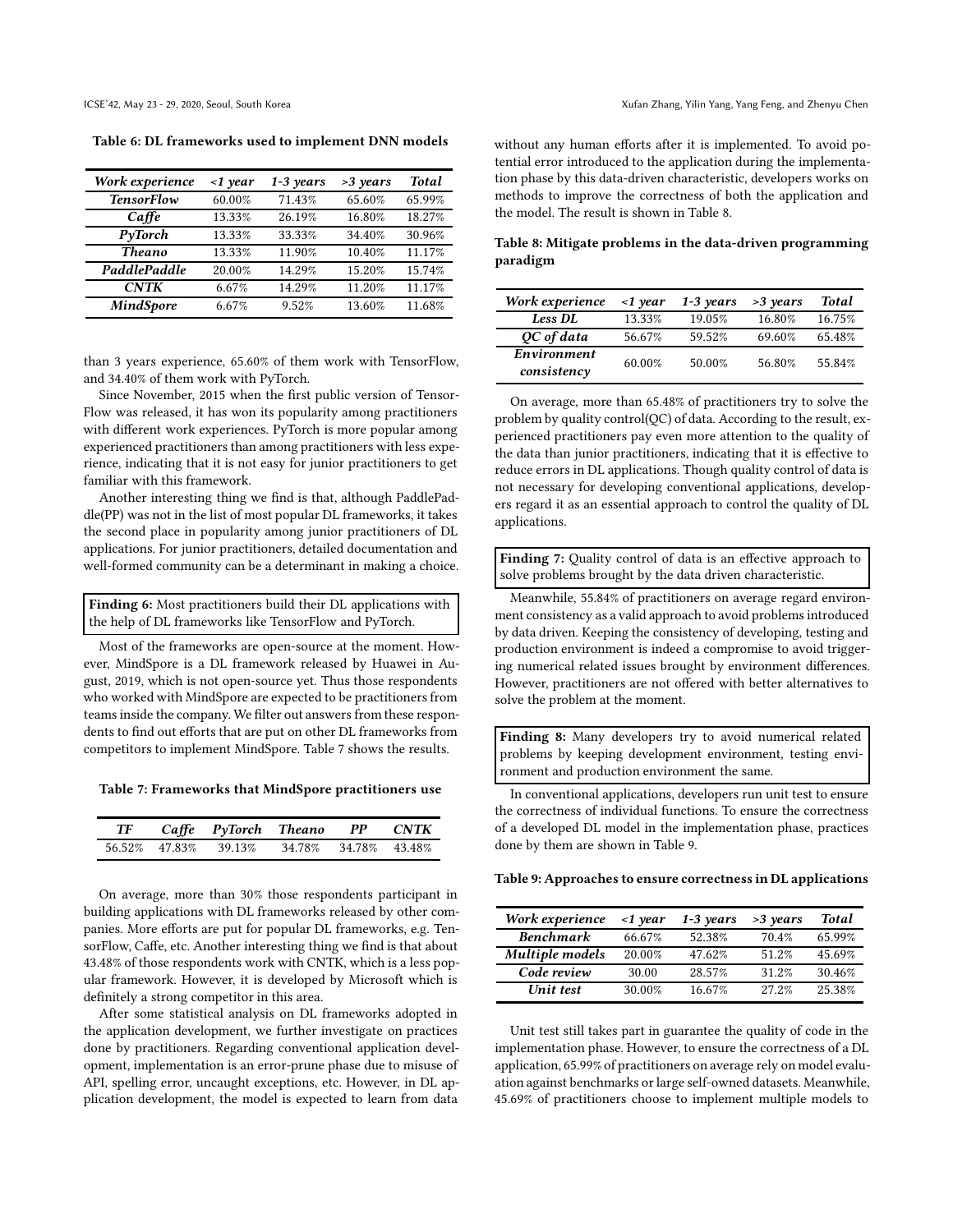function together to ensure the correctness. The ratio of this choice keeps growing considering the experience of practitioners.

Finding 9: Evaluation against benchmarks and implementing multiple models for a function are two main practices followed to provide correctness of the DL application in the implementation phase.

# 3.5 Testing

Software testing is a process to evaluate the functionality with an intent to find whether the developed software meets the requirement or not and to provide guarantee for the quality of the software. According to the result in Table [2,](#page-3-1) this phase is considered to be one of the phase which receives a great impact after introducing the DL technique to application development. The biggest difference between testing a conventional application and a DL application lies in that it requires additional work to test whether the application under test is equipped with the specific knowledge.

When requirement analysis is done, testers begin to design test cases according to the requirement specifications. Regarding conventional applications, the program is more interpretable as the processing logic is readable. By analyzing the output together with various coverage criteria, the quality of such a software can be guaranteed. However, owing to the fact that neural networks are multi-layer models with hyper-parameters used to learn features automatically, testers are not able to explain the true meaning of the numeric transformations inside at the moment. In consequence, testers need to test whether the neural network model can make correct predictions in addition to testing the correctness, which adds to their labor work.

Finding 10: Testing whether the knowledge is obtained by a software remains a big problem in the testing phase.

<span id="page-6-0"></span>As a result, testers need to take a walk around to measure multiple metrics. We analyze on the metrics testers focus on. The result is shown in Table [10.](#page-6-0)

Table 10: Metrics to guide the testing process

| Work experience   | $\langle$ 1 year | $1-3$ years | $>3$ years | <b>Total</b> |
|-------------------|------------------|-------------|------------|--------------|
| Correctness       | 30.00%           | 50.00%      | 44.00%     | 43.15%       |
| Performance       | 26.67%           | 57.14%      | 46.40%     | 45.69%       |
| Compatibility     | 23.33%           | 45.24%      | 29.60%     | 31.98%       |
| <b>Robustness</b> | 56.67%           | 54.76%      | 57.60%     | 56.85%       |

Robustness is ranked as the most important metric to evaluate such an application. Performance is another metric that testers focus on. Due to the concurrency limitation brought by DNN models, performance bottleneck exists in handling a large amount of requests from the production environment. Among these metrics, compatibility receives least attention. However, application environment actually brings difficulties in the designing phase according to Finding 5. We further investigate on the reason and find that it actually reacts to the environment consistency maintenance during development phase. Because most of the testing environment is consistent with the developing environment, testers do not face

with compatibility issues frequently during the testing phase at the moment.

<span id="page-6-1"></span>We further conduct an analysis on testing practices to locate bugs once an error is triggered. The result is shown in Table [11.](#page-6-1)

| Work experience           | $\langle$ 1 year | $1-3$ years | $>3$ years | <b>Total</b> |
|---------------------------|------------------|-------------|------------|--------------|
| <b>Bug</b> locating tools | 30.00%           | 35.71%      | 39.20%     | 37.06%       |
| Self code review          | 20.00%           | 23.81%      | 32.00%     | 28.43%       |
| Cross code review         | 20.00%           | 35.71%      | 27.20%     | 27.92%       |
| <b>Retrain DNN</b>        | 50.00%           | 33.33%      | 27.20%     | 31.98%       |
| Log                       | 20.00%           | 28.57%      | 40.00%     | 34.52%       |
| <b>Break</b> point        | 13.33%           | 28.57%      | 27.20%     | 25.38%       |
| Adversarial               | 23.33%           | 38.10%      | 34.40%     | 33.5%        |
| samples                   |                  |             |            |              |

Table 11: Practices to locate bugs

According to the result, bug locating tools, log analysis, and adversarial samples are 3 main practices to locate bugs in DL applications. Bug locating tools and log analysis are common practices done in testing conventional applications. When testing DL applications, experienced practitioners show an appetite for these practices. Besides, DNNs are found to be easily attacked by injecting small perturbations to the original input. Various adversarial attack algorithms are proposed to detect defects of the model with the hope provide practitioners feedback about reasoning.

Finding 11: Bug locating tools, log analysis and adversarial sample are 3 main practices tester done to locate bugs in DL applications.

We conduct another analysis on the challenges testers face with in testing and debugging DL applications. Table [12](#page-6-2) shows the result.

<span id="page-6-2"></span>Table 12: Challenges in testing & debugging DL applications

| Work experience                      | $\langle$ 1 year | $1-3$ years | $>3$ years | <b>Total</b> |
|--------------------------------------|------------------|-------------|------------|--------------|
| Not enough data                      | 53.33%           | 66.67%      | 64.00%     | 62.94%       |
| No assertion for<br>test data        | 36.67%           | 26.19%      | 35.20%     | 33.50%       |
| Lack of system<br>level test case    | 16.67%           | 42.86%      | 48.80%     | 42.64%       |
| Low code statement<br>level coverage | 16.67%           | 26.19%      | 14.40%     | 17.26%       |

In testing conventional software applications, various code coverage metrics are adopted. According to the survey, code statement level coverage is not difficult to reach. However, testing still remains a big problem, which indicates that the result of coverage measurement based on code statement is not ideal in DL applications. Not getting enough testing data is the biggest problem they encounter in testing DL applications. On the one hand, testing can only provide evidence to a buggy application instead of proving correctness for it. Thus a large amount of data is expected to achieve sufficient testing. However, data collection is a high cost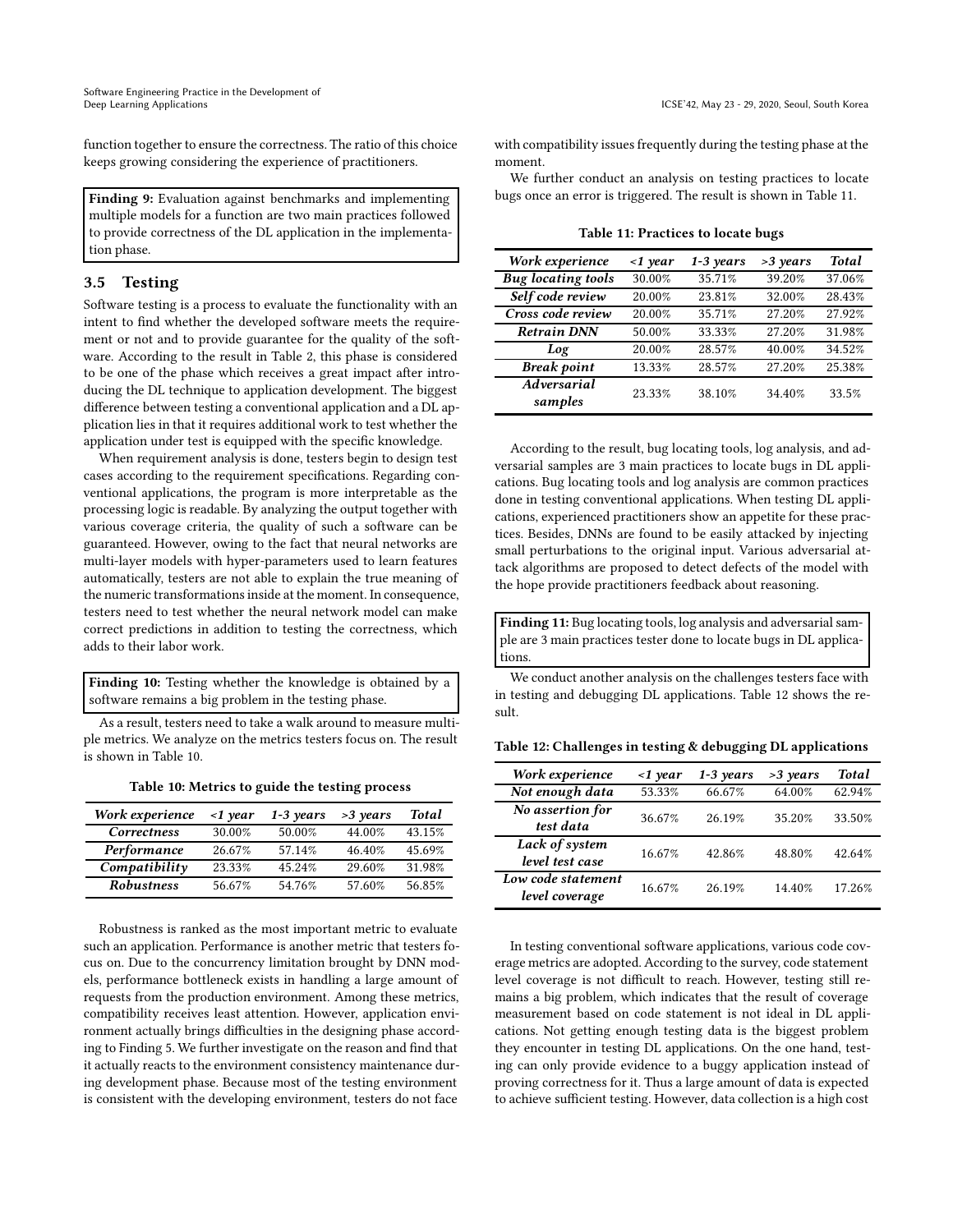task due to the fact that some data is expensive and difficult to obtain in our daily life. What's more, extra labor work is required to label all the testing data as oracle, which adds to the cost of the project. On the other hand, testers did not know how to evaluate whether the knowledge learned by the DNN model is correct, they could only test it by adding as many samples as possible.

Finding 12: Due to the lack of testing data, it is difficult to test DL applications.

In addition, it is claimed that existing test data are mainly inputs provided to the DNN model. However, system level test cases are needed to check whether the whole system functions well.

Since there is an urgent requirement for test data, we analyze the primary data sources practitioners use in testing DL applications. The result is shown in Table [13.](#page-7-0)

<span id="page-7-0"></span>

| Work experience                     | $\langle$ 1 year | $1-3$ years | $>3$ years | <b>Total</b> |
|-------------------------------------|------------------|-------------|------------|--------------|
| <b>Benchmark</b>                    | 53.33%           | 57.14%      | 56.00%     | 55.84%       |
| Data obtained via<br>crowd-sourcing | 23.33%           | 26.19%      | 34.40%     | 30.96%       |
| Self-owned<br>business data         | 46.67%           | 42.86%      | 52.00%     | 49.24%       |
| Data<br>augmentation                | 36.67%           | 52.38%      | 35.20%     | 39.09%       |
| Manually<br>designed data           | 26.67%           | 35.71%      | 41.60%     | 38.07%       |

Table 13: Primary testing data sources

55.84% of practitioners leverage well-known benchmarks to test their models, followed by 49.24% of them test DNN models with self-owned business data. Meanwhile, practitioners try to obtain as much data as they can via multiple approaches including crowdsourcing, data augmentation, etc. It is notable that 41.60% of experienced practitioners have to design data manually in their daily practice.

### 3.6 Deployment and maintenance

Once the application is ready for use, it will be deployed into the production environment. Appeared and potential problems need to be solved from time to time later during the maintenance phase.

Despite the superior performance DNNs can achieve, models are space-consuming. To find out practices practitioners done in deployment phase, we survey on approaches they follow in deploying models. The result is shown in Table [14.](#page-7-1)

<span id="page-7-1"></span>Table 14: Strategies to deploy industrial size DNN models

| Work experience           | $\langle$ 1 year | $1-3$ years | $>3$ years | <b>Total</b> |
|---------------------------|------------------|-------------|------------|--------------|
| <b>Model</b> compression  | 11.54%           | 26.83%      | 24.19%     | 23.04%       |
| Server side<br>deployment | 61.54%           | 48.78%      | 51.61%     | 52.36%       |
| Model pruning             | 26.92%           | 24.39%      | 24.19%     | 24.61%       |

Corresponding to the choice to keep consistency in development, testing and production environment, server side deployment

is the first choice for 52.36% of respondents. Since resources are not that limited on servers as on embedded devices, server-side deployment allows practitioners to focus on performance of the model without considering complex external environments. However, there are some practitioners try to decrease the size of the DNN model. Model compression and model pruning are two common practices they perform to achieve the goal.

By deploying DNN models on the server side, practitioners are able to avoid some model fitness and compatibility problems. Although it brings flexibility to maintain the model, challenges still exist in the maintenance of DL applications. The result of the question "What are the challenges in the maintenance of DL apps", as shown in Table [15.](#page-7-2)

#### <span id="page-7-2"></span>Table 15: Challenges in the maintenance of DL applications

| Work experience                                      | $\langle$ 1 year | $1-3$ years | $>3$ years | <b>Total</b> |
|------------------------------------------------------|------------------|-------------|------------|--------------|
| Multiple model<br>maintenance                        | 25.93%           | 17.50%      | 15.45%     | 16.75%       |
| Extra efforts to<br>evaluate and<br>maintain QoD     | 29.63%           | 42.50%      | 34.15%     | 34.01%       |
| Frequency increase<br>due to low<br>interpretability | 40.74%           | 20.00%      | 21.95%     | 23.35%       |
| Higher labor cost                                    | 3.70%            | 20.00%      | 28.46%     | 22.34%       |

Extra efforts to evaluate and maintain the quality of data is recognized as the primary difficulty in DL application maintenance by 34.01% of respondents. Meanwhile, due to the fact that models need to be retrained from time to time to keep itself up-to-date with the knowledge evolvement, practitioners need to take the quality of data(QoD) into consideration as the application keeps receiving new business data which may contain new domain knowledge.

Finding 13: Quality control of data remains a big problem in the phase of software maintenance.

According to the result, multiple model maintenance does not actually add much to the difficulties in maintaining DL applications. In contrast, the low interpretability of each individual model makes it difficult to maintain as why the error occurs cannot be explained.

## 4 DISCUSSION

#### 4.1 Implications

For Practitioners: Junior practitioners in software engineering are often confused about what practices to follow due to the new data-driven paradigm brought by DL.

- According to Finding 6, junior practitioners of DL application development is recommended to start with well-known deep learning frameworks.
- According to Finding 8, keeping DNN components of an application on the server-side, as well as keep consistency in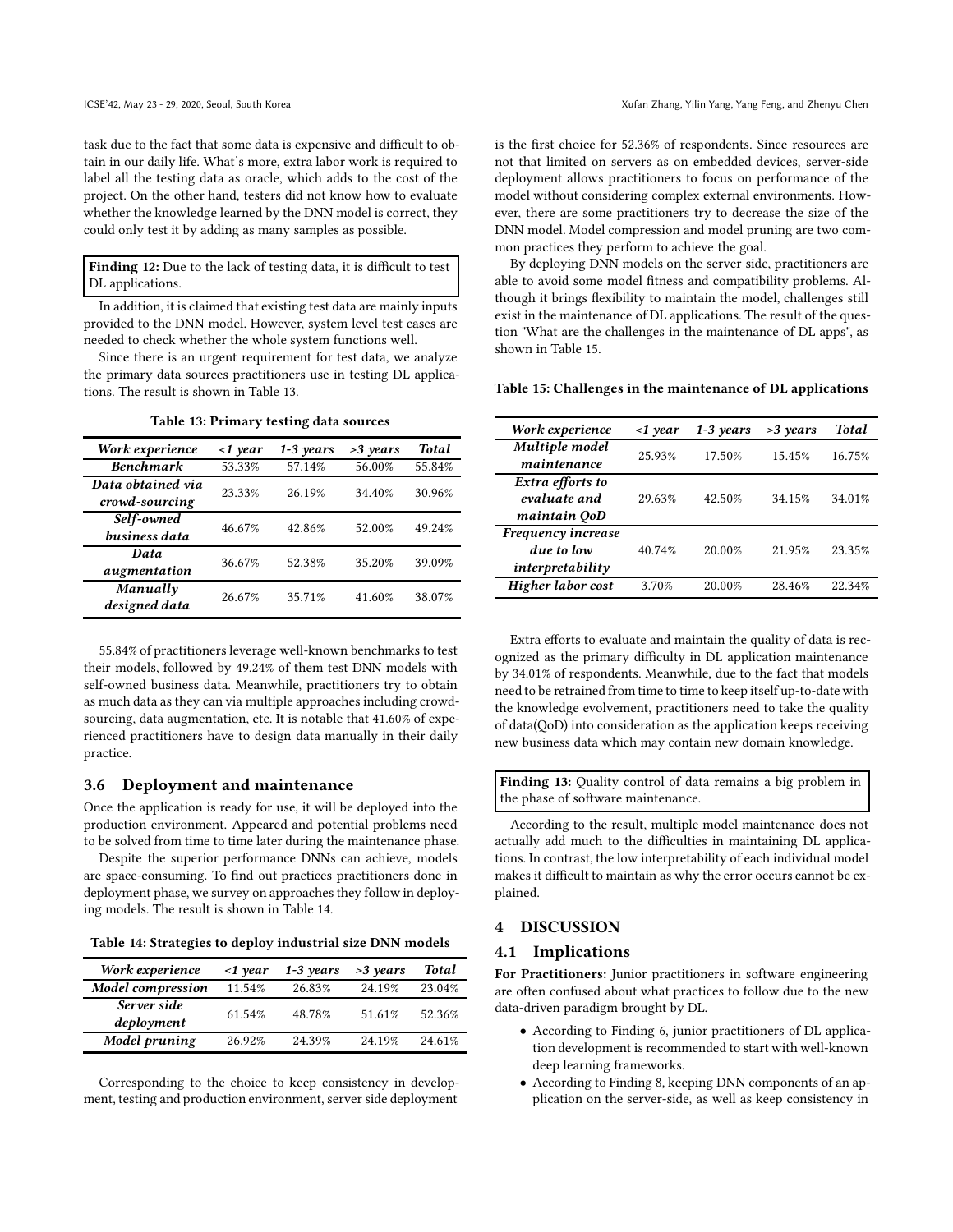development, testing and production environment, can protect practitioners from potential problems caused by differences in the environment.

• According to Finding 9, to improve the correctness and robustness of DL applications, practitioners can leverage benchmarks to provide sufficient test to the DL application. Meanwhile, implementing multiple models can avoid the problem to some extends.

For Researchers: Our findings also highlight opportunities for software engineering researchers to build tools and techniques that can help practitioners improve the quality of DL applications.

- According to Finding 1, 7 and 13, data feature identification, quality control, and evaluation are challenging tasks in DL application development. Researchers are encouraged to build tools to detect and highlight features from massive data, which can give requirement engineers heuristics about data preparation. Tools that help in quality control of data like dataset bias detection, distribution evaluation, etc. are also required to provide guarantees for training and testing datasets.
- According to Finding 4, concurrent processing is a primary factor that restricts the adoption of deep learning. Researches on approaches to enable concurrency in DNN can attract more practitioners to apply it in real applications. Together with Finding 5, tools to provide real-time evaluation and feedback for software architects can better guide them in designing more powerful models to make better use of the business data.
- According to Finding 11, bug locating tools and logs are of great help in locating bugs. In deep learning, multiple adversarial attack algorithms are proposed to expose potential defects inside the model. Researchers are expected to work on approaches and tools to map adversarial samples into the reasoning process to find out the location where the error is triggered, which can be of great help in further interpreting deep neural networks.
- According to Finding 12, practitioners are in lack of enough data to evaluate the DL application under test. Since some data are hard from collect in our daily life, tools that can produce inputs that maintain the same semantics can further help engineers to analyze DNN models. Meanwhile, research on approaches to evaluating whether the test is sufficient can help practitioners find a balance between model testing and data collection.

# 4.2 Threats to Validity

External Validity: Focusing on the topic of the development of DL applications, We summarized 13 relevant papers that are published in software engineering venues. Through this literature survey, we get numerous insights, yet it may be a small sample. Also, our interviewees only come from three big companies. To mitigate this threat, we survey 195 respondents from various small and large organizations with different backgrounds. Still, our findings may not be generalized to all practitioners.

Internal Validity: One of the primary internal validity comes from the completeness of our survey. Respondents may have different opinions beyond the ones we summarized in the questionnaire. To reduce bias in the survey, we keep all questions open-ended and let respondents express their opinions. Moreover, it is possible that some respondents do not understand the questions well, or the questions are beyond their work experience. To minimize this threat, for each question, we provide the option "I don't know" to let respondents make the proper feedback. Another threat lays in the creation of questions, which are summarized by literature surveys and interviews with individuals. These interviews only reflect the perspectives of individuals, and thus may introduce bias in our study. However, each of the three authors vetted through the questions, as well as options, created by the other authors to mitigate this threat. Also, before we distribute the questionnaire, we send it to our industrial interviewees to validate each question and its options.

# 5 RELATED WORK

Empirical study in software engineering has been conducted for several decades and achieves significant recognition in the broader software engineering research community [\[24\]](#page-9-27). Rapid changes in competitive threats, stakeholder preferences, development technology, and time-to-market pressures make pre-specified requirements inappropriate. Card [\[7](#page-9-28)] conducted an empirical study on software design theory in one specific environment by examining multiple metrics including module size, module strength, data coupling, unreferenced variables, etc. The result shows that some recommended design practices can be ineffective in this environment despite their intuitive appeal. To estimate the performance of software maintenance, Bankder[\[3](#page-9-29)] conducted a field study to provides insight into how performance in software maintenance can be improved by improving the efficacy of design and development procedures. To understand open software development practices, Scacchi[\[23](#page-9-30)] conducted a comparative case study across open source communities. Cao [\[6\]](#page-9-31) conducted an empirical analysis to figure out the requirement engineering practices that agile developers follow and the benefits and challenges these practices present. Itkonen[\[16](#page-9-32)] presents a study on the manual testing practices in four software development companies and identified 22 manual testing practices and further compared it with traditional test practices. To understand the benefits, risks, and limitations of using social media in software development, Storey[\[26\]](#page-9-33) proposes and answers a set of pertinent research questions around community involvement, project coordination, and management, as well as individual software development activities. Daka et al. [\[8\]](#page-9-34) surveyed 225 developers to understand unit testing practices such as motivation of developers, their usage of automation tools, and their challenges. Wan et al. [\[31\]](#page-9-16) performed a mixture of qualitative and quantitative studies with 14 interviewees and 342 questionnaire respondents to investigate the impacts of machine learning on the software development.

Different from these work, in this study, we complement existing empirical studies by conducting a comprehensive survey with 195 industrial practitioners to understand the characteristics of each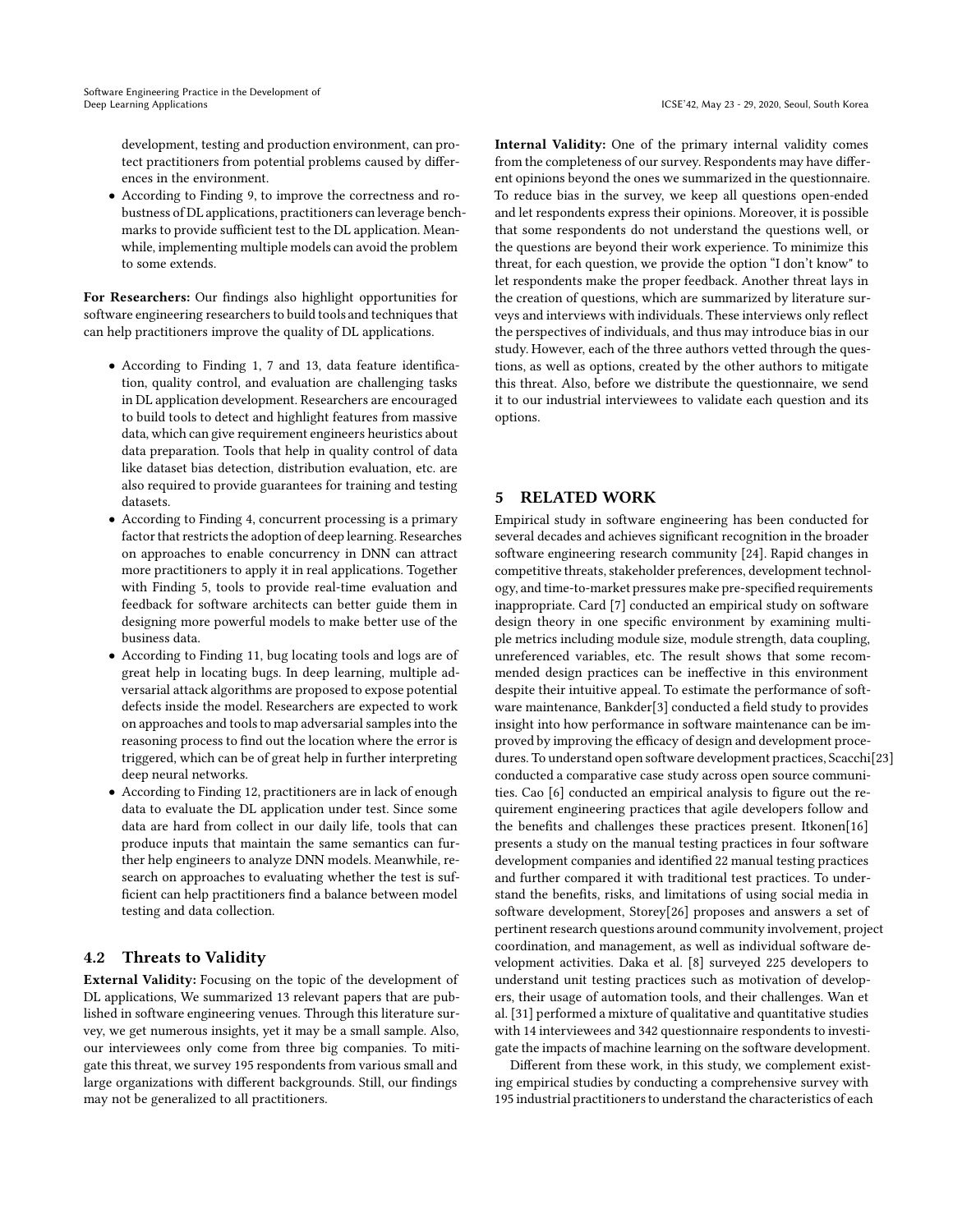phase of the DL application development. We also invited respondents to provide their rationale for the two hottest topics, i.e., testing and debugging. These findings and feedback provide us with a comprehensive understanding of the vision and challenges of the DL application development.

# 6 CONCLUSION

Even though deep learning is an efficient approach to deal with big data and to make apps more intelligent, challenges and lacks in practices of DL applications development are not clear. In this paper, we investigate the challenges and lacks in practice when developing a DL application. We interview our industry partner companies to find out the lacks and challenges in each phase of software development. We further survey 195 practitioners of DL applications from different companies. Our survey results indicate that the data-driven paradigm of deep learning brings challenges to each phase of the software development life cycle. We conclude 13 findings from the results. Based on these findings, we make a discussion and propose 7 actionable recommendations for DL application practitioners, as well as potential research directions for researchers to explore. Progress in such directions would further promote the development of DNN as well as DL applications.

### **REFERENCES**

- <span id="page-9-5"></span>[1] Saleema Amershi, Andrew Begel, Christian Bird, Robert DeLine, Harald Gall, Ece Kamar, Nachiappan Nagappan, Besmira Nushi, and Thomas Zimmermann. 2019. Software engineering for machine learning: a case study. In Proceedings of the 41st International Conference on Software Engineering: Software Engineering in Practice. IEEE Press, 291–300.
- <span id="page-9-25"></span>[2] Maurício Aniche, Christoph Treude, Igor Steinmacher, Igor Wiese, Gustavo Pinto, Margaret-Anne Storey, and Marco Aurélio Gerosa. 2018. How modern news aggregators help development communities shape and share knowledge. In 2018 IEEE/ACM 40th International Conference on Software Engineering (ICSE). IEEE, 499–510.
- <span id="page-9-29"></span>[3] Rajiv D Banker, Gordon B Davis, and Sandra A Slaughter. 1998. Software development practices, software complexity, and software maintenance performance: A field study. Management science 44, 4 (1998), 433–450.
- <span id="page-9-18"></span>[4] Hrvoje Belani, Marin Vuković, and Željka Car. 2019. Requirements Engineering Challenges in Building AI-Based Complex Systems. arXiv preprint arXiv:1908.11791 (2019).
- <span id="page-9-2"></span>[5] Mariusz Bojarski, Davide Del Testa, Daniel Dworakowski, Bernhard Firner, Beat Flepp, Prasoon Goyal, Lawrence D. Jackel, Mathew Monfort, Urs Muller, and Jiakai Zhang. 2016. End to end learning for self-driving cars. arXiv preprint arXiv:1604.07316 (2016).
- <span id="page-9-31"></span>[6] Lan Cao and Balasubramaniam Ramesh. 2008. Agile requirements engineering practices: An empirical study. IEEE software 25, 1 (2008), 60–67.
- <span id="page-9-28"></span>[7] David N Card, Victor E Church, and William W Agresti. 1986. An empirical study of software design practices. IEEE Transactions on Software Engineering 2 (1986), 264–271.
- <span id="page-9-34"></span>[8] Ermira Daka and Gordon Fraser. 2014. A survey on unit testing practices and problems. In 2014 IEEE 25th International Symposium on Software Reliability Engineering. IEEE, 201–211.
- <span id="page-9-11"></span>[9] Xiaoning Du, Xiaofei Xie, Yi Li, Lei Ma, Yang Liu, and Jianjun Zhao. 2019. Deepstellar: model-based quantitative analysis of stateful deep learning systems. In Proceedings of the 2019 27th ACM Joint Meeting on European Software Engineering Conference and Symposium on the Foundations of Software Engineering. ACM, 477–487.
- <span id="page-9-24"></span>[10] Wei Fu and Tim Menzies. 2017. Easy over hard: A case study on deep learning. In Proceedings of the 2017 11th Joint Meeting on Foundations of Software Engineering. ACM, 49–60.
- <span id="page-9-0"></span>[11] Varun Gulshan, Lily Peng, Marc Coram, Martin C Stumpe, Derek Wu, Arunachalam Narayanaswamy, Subhashini Venugopalan, Kasumi Widner, Tom Madams, Jorge Cuadros, et al. 2016. Development and validation of a deep learning algorithm for detection of diabetic retinopathy in retinal fundus photographs. Jama 316, 22 (2016), 2402–2410.
- <span id="page-9-12"></span>[12] Jianmin Guo, Yu Jiang, Yue Zhao, Quan Chen, and Jiaguang Sun. 2018. Dlfuzz: Differential fuzzing testing of deep learning systems. In Proceedings of the 2018

26th ACM Joint Meeting on European Software Engineering Conference and Symposium on the Foundations of Software Engineering. ACM, 739–743.

- <span id="page-9-22"></span>[13] Qianyu Guo, Sen Chen, Xiaofei Xie, Lei Ma, Qiang Hu, Hongtao Liu, Yang Liu, Jianjun Zhao, and Xiaohong Li. 2019. An Empirical Study towards Characterizing Deep Learning Development and Deployment across Different Frameworks and Platforms. arXiv preprint arXiv:1909.06727 (2019).
- <span id="page-9-3"></span>[14] Brody Huval, Tao Wang, Sameep Tandon, Jeff Kiske, Will Song, Joel Pazhayampallil, Mykhaylo Andriluka, Pranav Rajpurkar, Toki Migimatsu, Royce Cheng-Yue, et al. 2015. An empirical evaluation of deep learning on highway driving. arXiv preprint arXiv:1504.01716 (2015).
- <span id="page-9-17"></span>[15] Md Johirul Islam, Giang Nguyen, Rangeet Pan, and Hridesh Rajan. 2019. A Comprehensive Study on Deep Learning Bug Characteristics. arXiv preprint arXiv:1906.01388 (2019).
- <span id="page-9-32"></span>[16] Juha Itkonen, Mika V Mantyla, and Casper Lassenius. 2009. How do testers do it? An exploratory study on manual testing practices. In 2009 3rd International Symposium on Empirical Software Engineering and Measurement. IEEE, 494–497.
- <span id="page-9-4"></span>[17] Guy Katz, Clark Barrett, David L Dill, Kyle Julian, and Mykel J Kochenderfer. 2017. Reluplex: An efficient SMT solver for verifying deep neural networks. In International Conference on Computer Aided Verification. Springer, 97–117.
- <span id="page-9-8"></span>[18] Lei Ma, Felix Juefei-Xu, Minhui Xue, Bo Li, Li Li, Yang Liu, and Jianjun Zhao. 2019. DeepCT: Tomographic Combinatorial Testing for Deep Learning Systems. In 2019 IEEE 26th International Conference on Software Analysis, Evolution and Reengineering (SANER). IEEE, 614–618.
- <span id="page-9-19"></span>[19] Lei Ma, Felix Juefei-Xu, Fuyuan Zhang, Jiyuan Sun, Minhui Xue, Bo Li, Chunyang Chen, Ting Su, Li Li, Yang Liu, et al. 2018. Deepgauge: Multi-granularity testing criteria for deep learning systems. In Proceedings of the 33rd ACM/IEEE International Conference on Automated Software Engineering. ACM, 120–131.
- <span id="page-9-9"></span>[20] Lei Ma, Fuyuan Zhang, Jiyuan Sun, Minhui Xue, Bo Li, Felix Juefei-Xu, Chao Xie, Li Li, Yang Liu, Jianjun Zhao, et al. 2018. Deepmutation: Mutation testing of deep learning systems. In 2018 IEEE 29th International Symposium on Software Reliability Engineering (ISSRE). IEEE, 100–111.
- <span id="page-9-23"></span>[21] Maryam M Najafabadi, Flavio Villanustre, Taghi M Khoshgoftaar, Naeem Seliya, Randall Wald, and Edin Muharemagic. 2015. Deep learning applications and challenges in big data analytics. Journal of Big Data 2, 1 (2015), 1.
- <span id="page-9-13"></span>[22] Kexin Pei, Yinzhi Cao, Junfeng Yang, and Suman Jana. 2017. Deepxplore: Automated whitebox testing of deep learning systems. In Proceedings of the 26th Symposium on Operating Systems Principles. ACM, 1–18.
- <span id="page-9-30"></span>[23] Walt Scacchi. 2001. Software development practices in open software development communities: a comparative case study. In Proceedings of 1st Workshop on Open Source Software Engineering.
- <span id="page-9-27"></span>[24] Carolyn B. Seaman. 1999. Qualitative methods in empirical studies of software engineering. IEEE Transactions on software engineering 25, 4 (1999), 557–572.
- <span id="page-9-26"></span>[25] Leif Singer, Fernando Figueira Filho, and Margaret-Anne Storey. 2014. Software engineering at the speed of light: how developers stay current using twitter. In Proceedings of the 36th International Conference on Software Engineering. ACM, 211–221.
- <span id="page-9-33"></span>[26] Margaret-Anne Storey, Christoph Treude, Arie van Deursen, and Li-Te Cheng. 2010. The impact of social media on software engineering practices and tools. In Proceedings of the FSE/SDP workshop on Future of software engineering research. ACM, 359–364.
- <span id="page-9-10"></span>[27] Youcheng Sun, Xiaowei Huang, and Daniel Kroening. 2018. Testing deep neural networks. arXiv preprint arXiv:1803.04792 (2018).
- <span id="page-9-20"></span>[28] Youcheng Sun, Min Wu, Wenjie Ruan, Xiaowei Huang, Marta Kwiatkowska, and Daniel Kroening. 2018. Concolic testing for deep neural networks. In Proceedings of the 33rd ACM/IEEE International Conference on Automated Software Engineering. ACM, 109–119.
- <span id="page-9-14"></span>[29] Yuchi Tian, Kexin Pei, Suman Jana, and Baishakhi Ray. 2018. Deeptest: Automated testing of deep-neural-network-driven autonomous cars. In Proceedings of the 40th international conference on software engineering. ACM, 303–314.
- <span id="page-9-21"></span>[30] Yuchi Tian, Kexin Pei, Suman Jana, and Baishakhi Ray. 2018. Deeptest: Automated testing of deep-neural-network-driven autonomous cars. In Proceedings of the 40th international conference on software engineering. ACM, 303–314.
- <span id="page-9-16"></span>[31] Zhiyuan Wan, Xin Xia, David Lo, and Gail C Murphy. 2019. How does Machine Learning Change Software Development Practices? IEEE Transactions on Software Engineering (2019).
- <span id="page-9-1"></span>[32] Tien Yin Wong and Neil M Bressler. 2016. Artificial intelligence with deep learning technology looks into diabetic retinopathy screening. Jama 316, 22 (2016), 2366–2367.
- <span id="page-9-15"></span>[33] Xiaofei Xie, Lei Ma, Felix Juefei-Xu, Minhui Xue, Hongxu Chen, Yang Liu, Jianjun Zhao, Bo Li, Jianxiong Yin, and Simon See. 2019. DeepHunter: a coverageguided fuzz testing framework for deep neural networks. In Proceedings of the 28th ACM SIGSOFT International Symposium on Software Testing and Analysis. ACM, 146–157.
- <span id="page-9-6"></span>[34] Jie M Zhang, Mark Harman, Lei Ma, and Yang Liu. 2019. Machine Learning Testing: Survey, Landscapes and Horizons. arXiv preprint arXiv:1906.10742 (2019).
- <span id="page-9-7"></span>[35] Tianyi Zhang, Cuiyun Gao, Lei Ma, Michael R Lyu, and Miryung Kim. 2019. An Empirical Study of Common Challenges in Developing Deep Learning Applications. (2019).